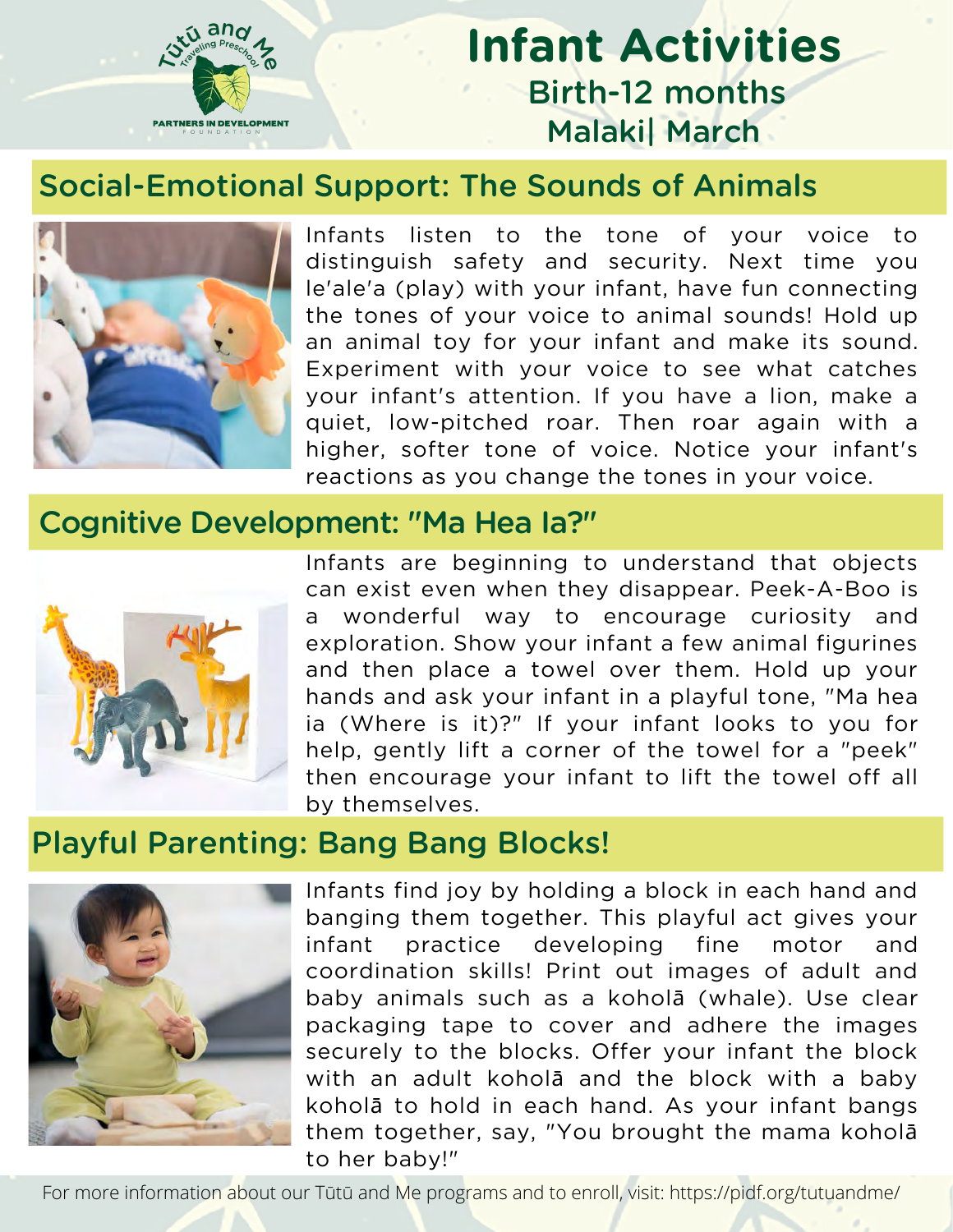

# **Toddler Activities** 12-24 months Malaki| March

#### Social-Emotional Support: Meeting a New Animal



As toddlers master walking, they also gain newfound independence to explore the world around them. Coach your toddler on lokomaika'i (kindness) towards unfamiliar animals that approach them in the neighborhood or at a local park. Say, "The doggie ran right up to you! Let's stay still until the owner comes. Then we can ask to pet doggie or throw the ball for him." The book, "Tails are Not For Pulling" by Elizabeth Verdick also points out ways toddlers can show lokomaika'i towards furry friends.

### Cognitive Development: Choices at Art Time



Offering toddlers choices helps to develop their brain. Make animals masks together using paper plates, popsicle sticks and other craft materials. Give your toddler a choice and say, "What animal do you want to be? A pueo (owl)? A kao (goat)?" As your toddler creates their mask, be mindful of offering other choices. Say, "Do you want to use the chalk or crayons to color your animal?" Offering choices during playful moments will help your toddler make choices during frustrating moments.

#### Playful Parenting: Nēnē Playdough Fun



The nēnē goose is a treasured bird in Hawai'i and is part of the ancient Kumulipo (Hawaiian Creation Chant). The nēnē is named after it's soft, gentle call which is often compared to the "moo" of a cow. Next time you enjoy playdough with your toddler, mold a nēnē nest. Roll small balls to make eggs for the nest. Say to your toddler, "This nest is for a nēnē goose!" Your toddler will enjoy your le'ale'a (fun) presence and will giggle with delight when you mimic the call of a nēnē!

For more information about our Tūtū and Me programs and to enroll, visit: https://pidf.org/tutuandme/